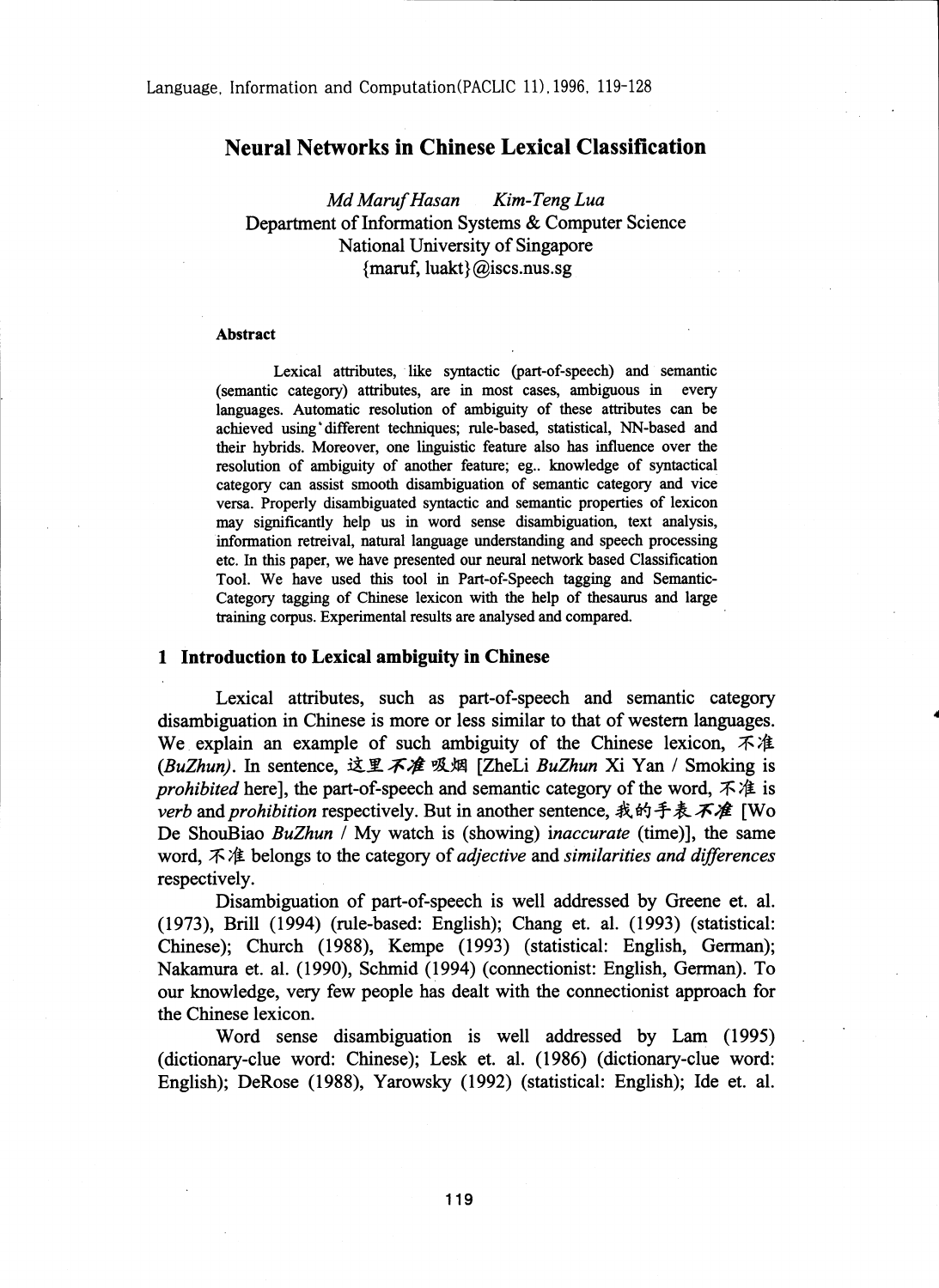(1990), Cottrell (1989) (connectionist: English). Again, to our knowledge, connectionist approaches are less explored for Chinese lexical research.

In disambiguation of Chinese lexicon, also there are approaches to combine word-selection (segmentation) and part-of-speech tagging together (Chang et. al. 1993, Bai 1995). In English NLP, Richard and Bronwyn (1995) used semantic categorical attributes to assist part-of-speech tagging too. Yarowsky (1992) has made use of part-of-speech tags information to assign semantic category tags in his statistical model of word sense disambiguation. He has calculated *concordances* of 100 surrounding words (50 to the left and 50 to the right) to decide the right category tag to the current word.

Nakamura et. al. (1990), in their speech recognition system, trained a 4 layered feed-forward network with up to three preceding words' tags as input to predict the word category (POS) of the current word. Using this predictor, they were able to enhance their Speech Recognition System's performance from 81.0% to 86.9%. Schmid (1994) claimed 96.22% POS tagging accuracy using his 2-layered Net-Tagger. This accuracy is comparable to that of Trigram-based tagger and better than that of HMM tagger.

In this paper, we have presented a multilayer feedforward network with backpropagation training algorithm to tag part-of-speech and semantic-category of the Chinese lexicon with the help of large tagged corpora. The accuracy achieved is comparable to the accuracy of similar other systems.

### 2 Artificial Neural Networks in classification and recognition.

Minsky and Pappert's results dampened the enthusiasm in neural network based research for about 20 years (Minsky 1969). Renewed interest in ANN began since 1980 due to Hopfield's *energy approach* and Werbos' *backpropagation learning algorithm* for multilayer perceptron (Werbos 1974). Multilayer perceptron (a.k.a. multilayer feedforward neural network) was widely popularized after Rumelhart's work (Rumelheart 1986). We found MLFF is the best generalized tool in lexical classification task.

### 2.1 Our NN-based system.

Due to its strong capability in classification and recognition, we have used multilayer feedforward network with backpropagation learning algorithm (cf. Figure 1) in our classification system. The system is implemented in such a way that it can be used as a *generalized* tool for classification (or disambiguation) of any lexical attributes: part-of-speech, semantic-category and so on. This system can be used to build MLFF networks of different scale and architecture, e.g. with or without hidden layers, various number of nodes in each layers, different context window size etc. We have used this system with large corpora and examined its usefulness in part-of-speech tagging and semantic categorization. In the rest of this paper, we will describe the detail of our neural network system, our finding in training and tagging of part-of-speech and semantic-category using this system.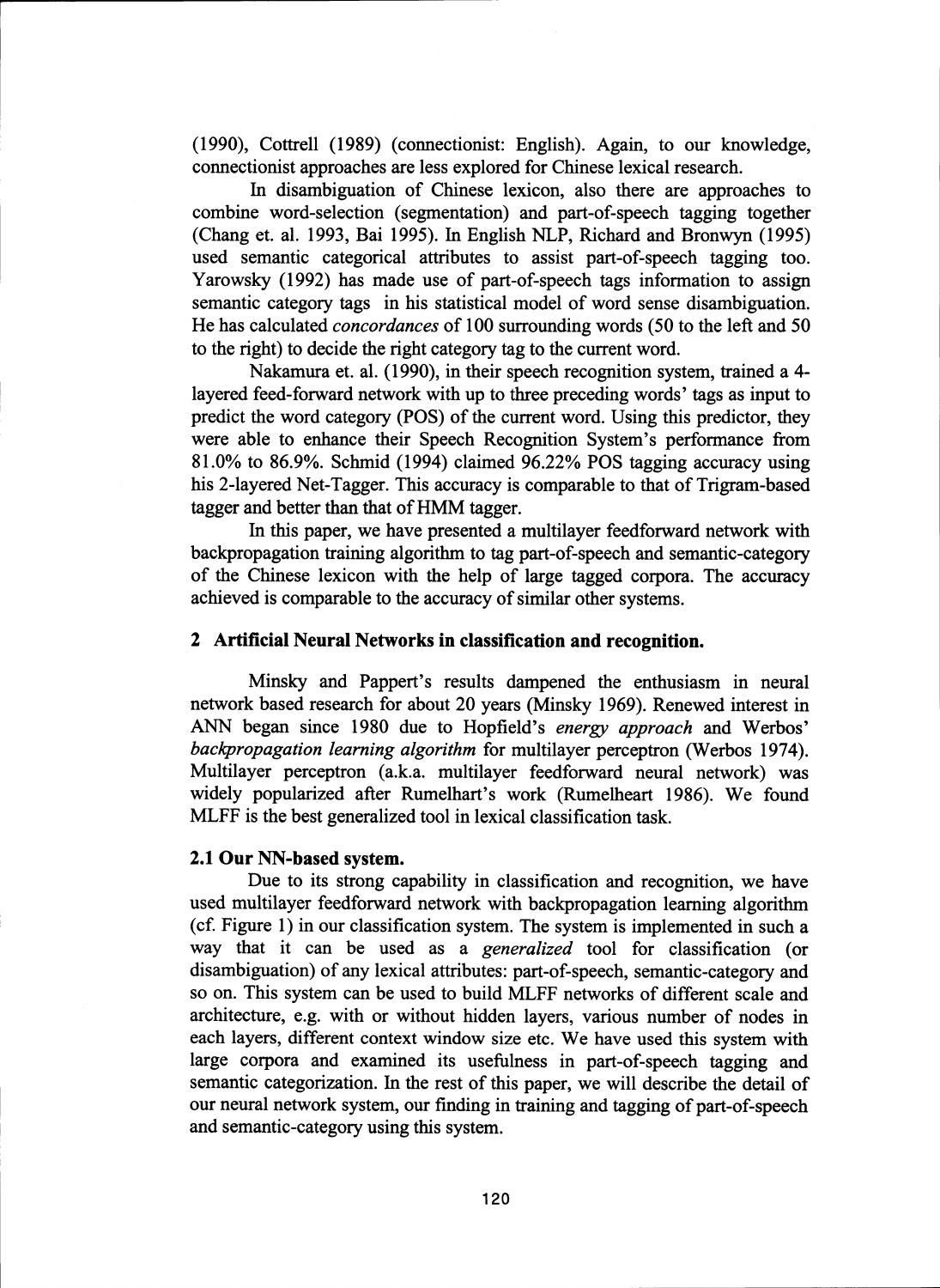

Figure 1: MLFF Network with Backpropagation

### 2.2 MLFF Neural Networks with Backpropagation Learning

*Multilayer Feedforward Networks* prove to be very useful for arbitrary mapping. Our task of classifying lexical attributes can be interpreted as such a mapping of  $g'$ :  $x \rightarrow z$ , where x and z are random vectors in  $\mathbb{R}^n$  and  $\mathbb{R}^m$ respectively with joint probability of  $\psi(x,z)$ . We made a training set (of P pairs of patterns, ie. hand-tagged corpus) available to the network with a form of  $\{x^p\}$ .  $t^p$  | p=1,2, ..., P}, where the input patterns  $x^p$  have some unknown probability distribution  $p(x)$ , and the t<sup>p</sup> are the desired or known target vector values for the corresponding input vectors  $x^p$ . Given input  $x^p$  the computed output from the network is  $z^p$ , where  $z = g(x)$ 

We have implemented a MLFF network with *Backpropagation* learning algorithm in our system. Figure 1 illustrates such kind of a network. A very elaborate description of MLFF can be found in Patterson (1996), pp141-243.

During the processing in a MLFF network, activations are propagated from input units through hidden units to output units. At each unit j, the weighted input activations  $a_iw_{ii}$  are summed and a bias parameter  $\theta_i$  is added.

$$
net_j = \sum_i a_i w_{ij} + \theta
$$

The resulting network input, net<sub>i</sub> is then passed through a sigmoid function to obtain resulting activation  $a_i$ ; within interval  $[0,1]$ .

$$
a_j=\frac{1}{1+e^{-net_j}}
$$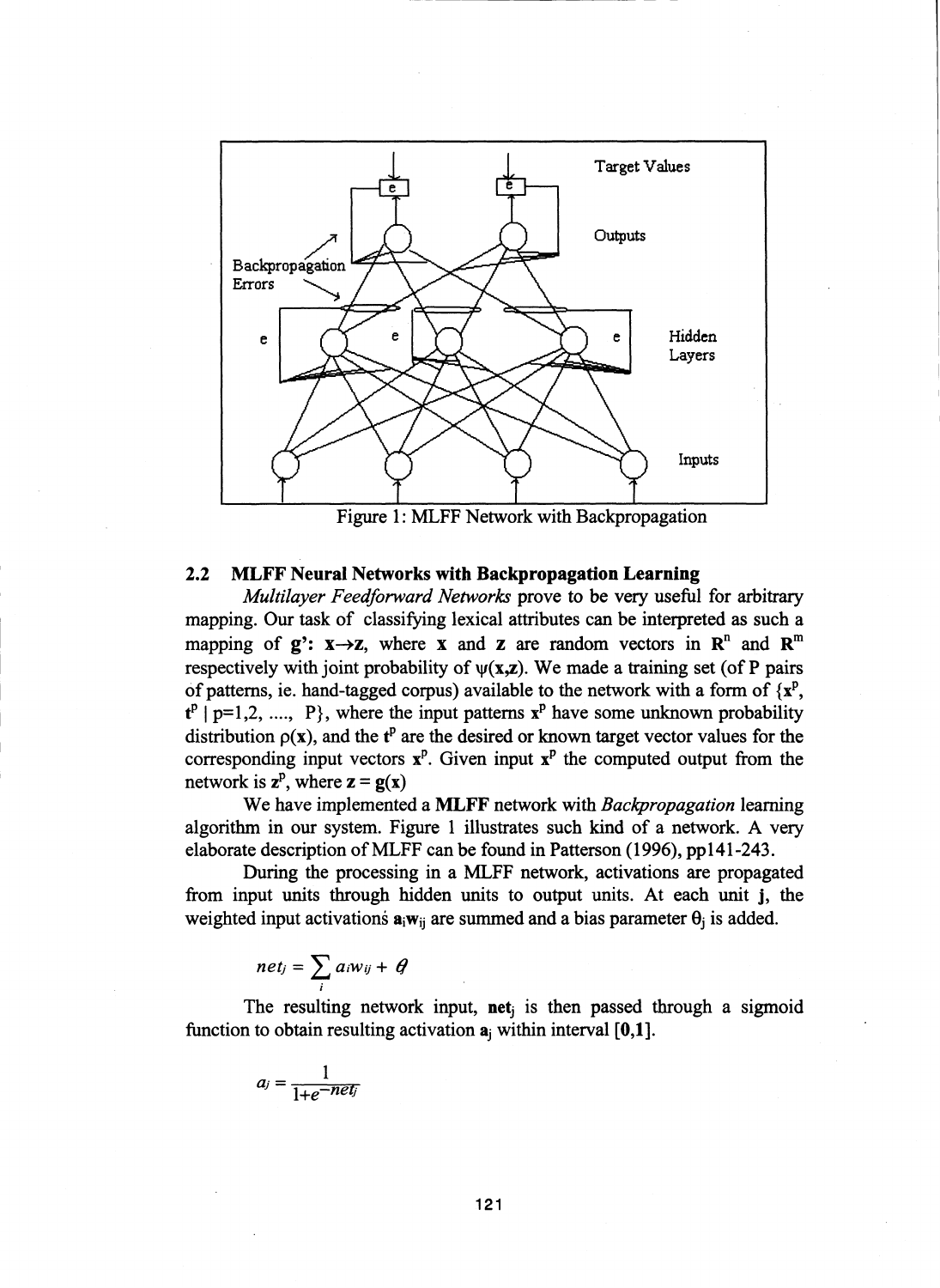The network learns by adapting the weights of the connections between units until the correct output is produced. We have used a backpropagation algorithm which performs a gradient descendent search on the error surface. The weight update  $\Delta w_{ii}$  is defined as follows:

$$
\Delta w_{ij} = \eta a_{pi} \delta_{ij}
$$
\n
$$
\delta_{ij} = \begin{cases}\na_{pj}(1 - a_{pj})(t_{pj} - a_{pj}) \\
(j \text{ is an output unit}) \\
a_{pj}(1 - a_{pj}) \sum_{k} \delta_{k}w_{jk} \\
(j \text{ is an hidden unit})\n\end{cases}
$$

To improve the rate of convergence, we have added a momentum term in our gradient expression. Our updated formula with momentum term *(underlined part),* (Rumelhart 1984).

 $\Delta w_{ij}(t+1) = m_{pi} \delta_j + \alpha \Delta w_{ij}(t)$ 

#### 2.2.1 Recursive Training Algorithm

The output layer of the network consists of one neuron for each tag (part-of-speech or semantic-category). The input layer consists of one neuron for each category *times* context window size. A relatively small context window size is quite enough. Usually two or three preceding words and one or two succeeding words is sufficient. The number of hidden layers and the number of nodes in a hidden layer are a critical issue. Using our system we could easily implement networks with different hidden-layer architecture and come to a decission after taking into consideration of their performance fluctuation.

The activation of an input unit represents the probability of the corresponding category for the respective word in the context. For the currently classified word and the following words, this probability is given by the lexical probability (MLE) of them. For the preceding words, there is more information available, since these words have already been classified. Therefore, the output activations of the network at the time of their classification are used instead of the lexical probabilities. *Recurrence* (Schmid 1994), in the network results from this and requires a special training procedure. Detail training procedure is stated in Table 1 below.

Rather than adjusting the weight after each pattern representation, we have accumulated the errors,  $\mathbf{E}^{\text{p}}$  over the whole training set  $\{\mathbf{x}^{\text{p}}, t^{\text{p}} | \mathbf{p} = 1, 2, \dots\}$ P} and then make the adjustments. This method is known as *off-line* training or *batch processing* training and is able to speed up training.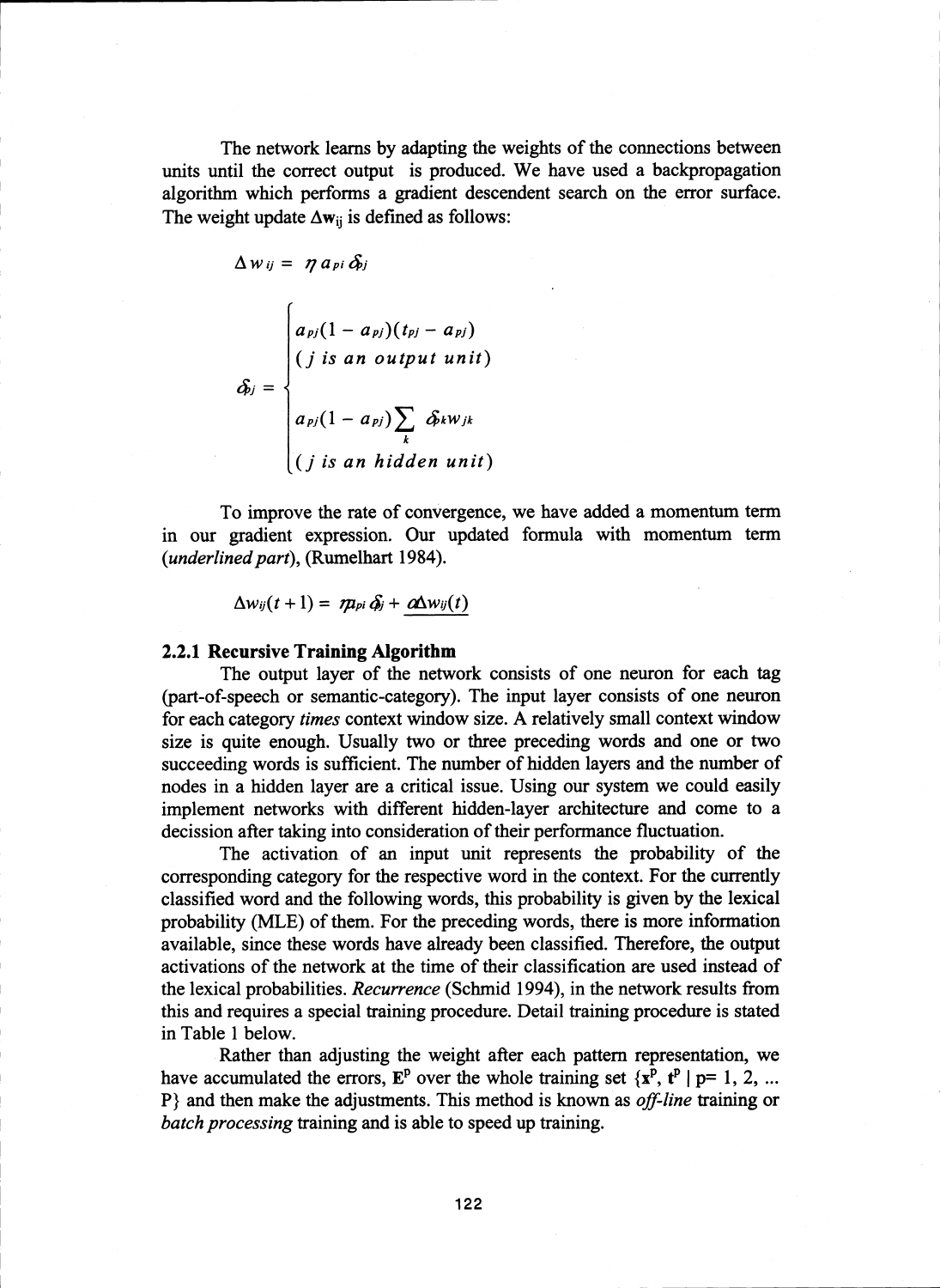## *Phase 1:*

The *target values* of the output units (which the network must learn) are fed back to the input units instead of the activation values produced by the network. This deals with the fact, that the output activations are quite irregular at the beginning.

#### *Phase 2:*

The *weighted average* of the target output and the actual output is fed back.

## *Phase 3:*

The *actual output* is directly fed back to the network.

Table 1: Recursive 3-phase training procedure

### 3 Experimental Results

In this section, we will expain our experimental result on part-of-speech tagging and semantic categorization using the above-mentioned neural networks. Direct comparison of performance between researchers is difficult, compounded by variance in corpora, tagset and grading criteria. Therefore, we are not strictly claiming and comparing our result here. Rather, we are willing to make our system available to others for evaluation and further improvement.

#### 3.1 Part-of-Speech Tagging

We have trained our neural network with a tagged corpus of about two million words from *Sinica 1.0 Balanced Corpus* (CKIP 1995). Sinica 1.0 is so far the largest widely available tagged Chinese corpus of its size with part-ofspeech tags. A detail about its architecture, tagging principle, tagset etc. can be found in Chinese Knowledge Information Processing Group's technical report and other publication from Academia Sinica, CKIP group.

### 3.1.1 Tagset and Corpora

Sinica 1.0 is a collection of over two million words and is tagged with a tagset of 46 part-of speech tags. It is balanced (Hsu and Huang, 1995) as its constituent entries are gathered from various sources ranging from reportage to everyday conversation with insightful selection criteria.

We have performed both *inside* and *outside* tests. We have used two different test corpora for outside test. One is a reserved portion (not included in training) of Sinica corpus. Another test corpus is taken from Tsinghua corpus (Bai 1995). The latter test corpus has shown degraded performance.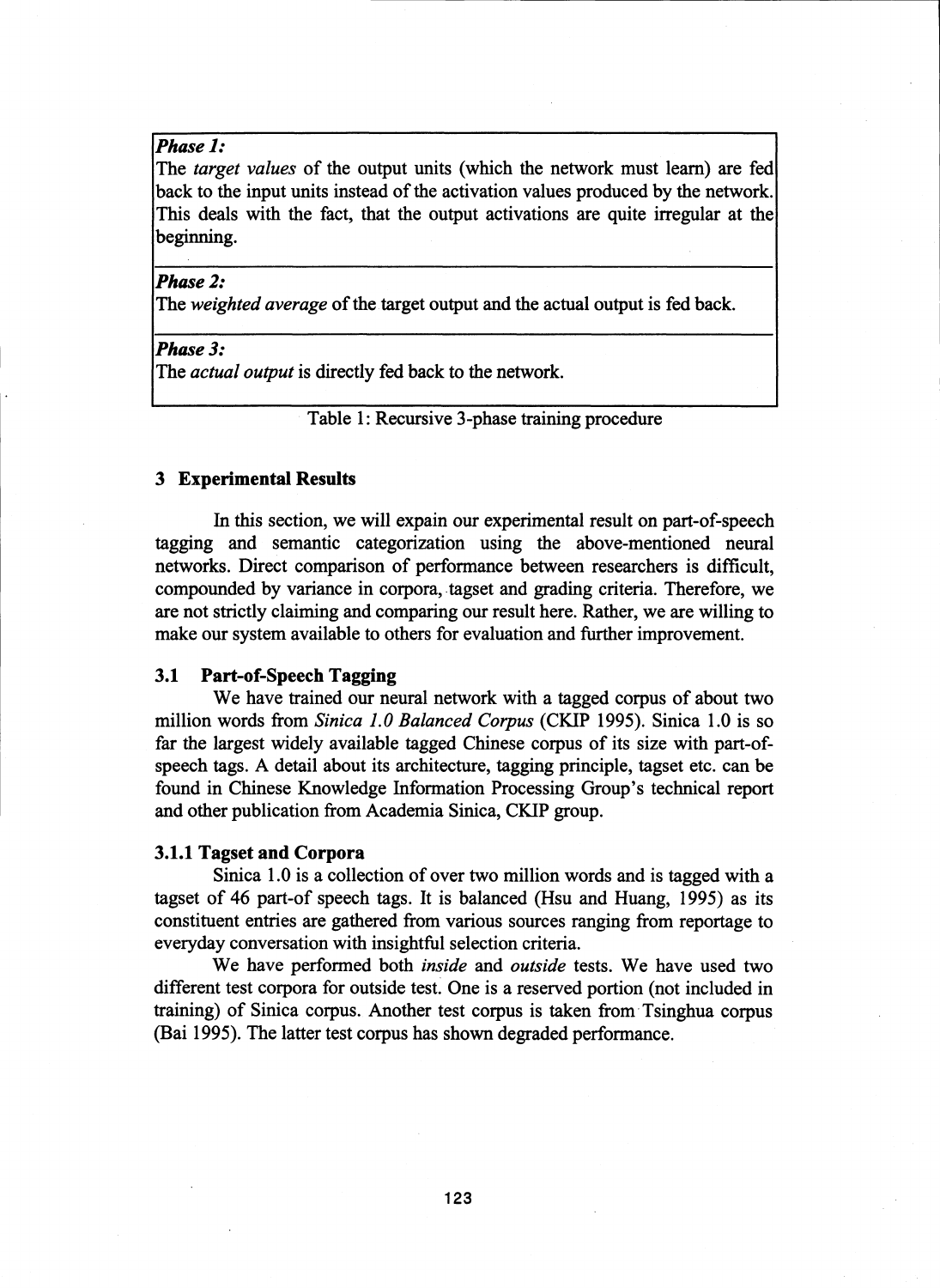# 3.1.2 Experimental Result of POS tagging

We have used two different version of MLFF to train our system. The first model consists of only input and output layers with no hidden nodes. The context window size is 3 preceding and 2 succeeding words. In the second model, we have used one hidden layer with 6 hidden nodes; context size used is 2 preceding and 2 succeeding words. We have organized our experimental results in the following table (Table 2). Better tagging result is achieved due to the fact that our system works with back propagation error feedback and the recursive training algorithm (stated above). More than one possible output tag (along with its output activation) can be printed for each word. Erroneous results usually have lower activation. This made manual post-processing easier.

| Training Corpus Size $= 2,030,000$ words                                |                                                                      |
|-------------------------------------------------------------------------|----------------------------------------------------------------------|
| Test Corpus Size = $4,987$ words ( <i>Outside Test: Sinica</i> )        |                                                                      |
| and 2,400 words (Inside Test: Sinica)                                   |                                                                      |
| $Tagger = 46 \text{ Classes} (CKIP tagset)$                             |                                                                      |
| % Accuracy: Two Layered MLFF<br>$(3$ preceding $\&$ 2 succeeding words) | % Accuracy: Three Layered MLFF<br>(2 preceding & 2 succeeding words) |
| Outside Test: 95.81% (4,778 words)                                      | 96.21% (4,798 words)                                                 |
| <i>Inside Test:</i> 97.33% (2,336 words)                                | 98.79% (2,371 words)                                                 |
| Tagging Speed = 310 words/sec (SUN SPARC 20)                            |                                                                      |

Table 2: Part-of-Speech tagging result

Similar outside test is performed with the other set of test corpus taken from Tsinghua corpus (Bai, 1995). This time the tagging accuracy is decreased by about 2.4%. While analyzing errors, we have found that some of the errors are due to different linguistic usage in China and Taiwan. Different proper nouns are used with different frequency in China and Taiwan based text. Scientific and other special terminologies also differ very often.

For all the cases above, a few of the tagging errors are due to system's ignorance of appropriate semantic attribute of the words. Unregistered words introduced a significant portion of erroneous output as they are tagged quite randomly. Unlike semantic-category tagging (section 3.2.2), we did not implement any mechanism to handle unknown words during part-of-speech tagging.

## 3.2 Semantic Category Tagging

We have trained our MLFF network with a training corpus of 348,000 words. We have also accomodated a probablistic algorithm to assign tags to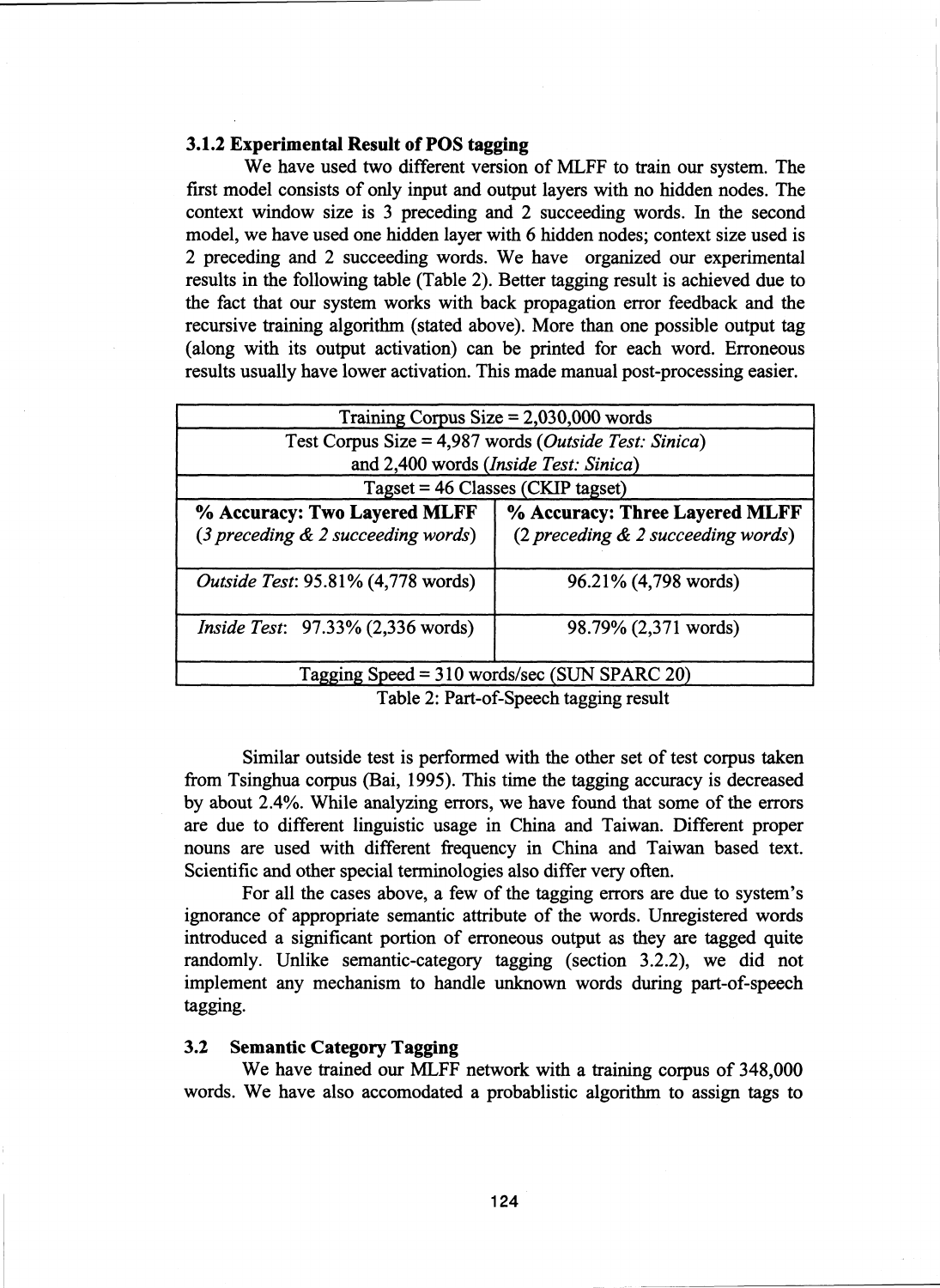*unregistered words* (see section 3.2.2 below) and analysed the performance of semantic categorization.

#### 3.2.1 Tagset and Corpora

*TongYiCi CiLin* has gathered about 52,206 Chinese lexicons and Classified them in a 3-level hierarchy. Level 1 consists of 12 classes; *Level 2 consists of 94 classes* and Level 3 consists of 1428 classes. More than 15% of the total entries have more than one semantic tag.

In our experiment, we have examined results up to the second level; ie. we have dealt with only 94 semantic categories. Compared to Roget's thesaurus, in the second level of TongYiCi CiLin's classification hierarchy, we can get sufficient (may be, not abundant) semantic information for NLP application. (Our program can similarly be used for tagging at the third level categories, provided that a larger training corpus is available to train it.)

Due to the unavailability of tagged training corpus, we have semiautomatically built our training corpus. Detail of this unsupervised method can be found in Lua (1996). Unlike the Sinica Corpus (used in POS-tagging above), this semi-automatically generated semantic corpus has lesser level of accuracy. (Please take note that the accuracy of this training corpus is 91.05%). This is one of the few reasons, we have achieved a comparatively lower performance in semantic classification.

### 3.2.2 Unknown word tagging

Unknown words are tagged with the help of a suffix tree. Suffix lexicons are automatically built from the training corpus. We have generated suffix tree of length 3 through statistical analysis of the training corpus. Each node of the tree, except the root, is labelled with one character. Tag probability vectors are also attached at the leaves. Each node of the suffix tree was annotated with an *open-class-tag* set. *Open-class-tags* are those, which allow production of new word, (eg. social & cultural activities,  $\dot{\mathbf{\times}}$   $\dot{\mathbf{\times}}$   $\dot{\mathbf{\times}}$   $\dot{\mathbf{\times}}$ ); politics, 政治 etc.).

Raw suffix tree needs to be validated and pruned as there are some entries which are not meaningful. Validation and pruning of the suffix tree is made with the help of the following information measure, I(Suff).

$$
I(Suff) = -\sum_{s} P(s|Suff) \log_2(s|Suff)
$$

P(sISuff) is the probability of semantic tag, s, given a word with suffix *Suff.* A threshold *[Threshold = (Frequency* of the suffix in the corpus *times Information* measure of it)] of 20 is used to prune less frequent suffixes. Once pruning of a leaf is done, the probability vector of the leaf node is also accumulated to its parents node (ie. parent node becomes leaf).

For an unknown word, the suffix tree is traversed from the root. If a match is found there (ie. if it reaches to a leaf node), the corresponding tag probability is extracted and given as activation for this word. Otherwise, a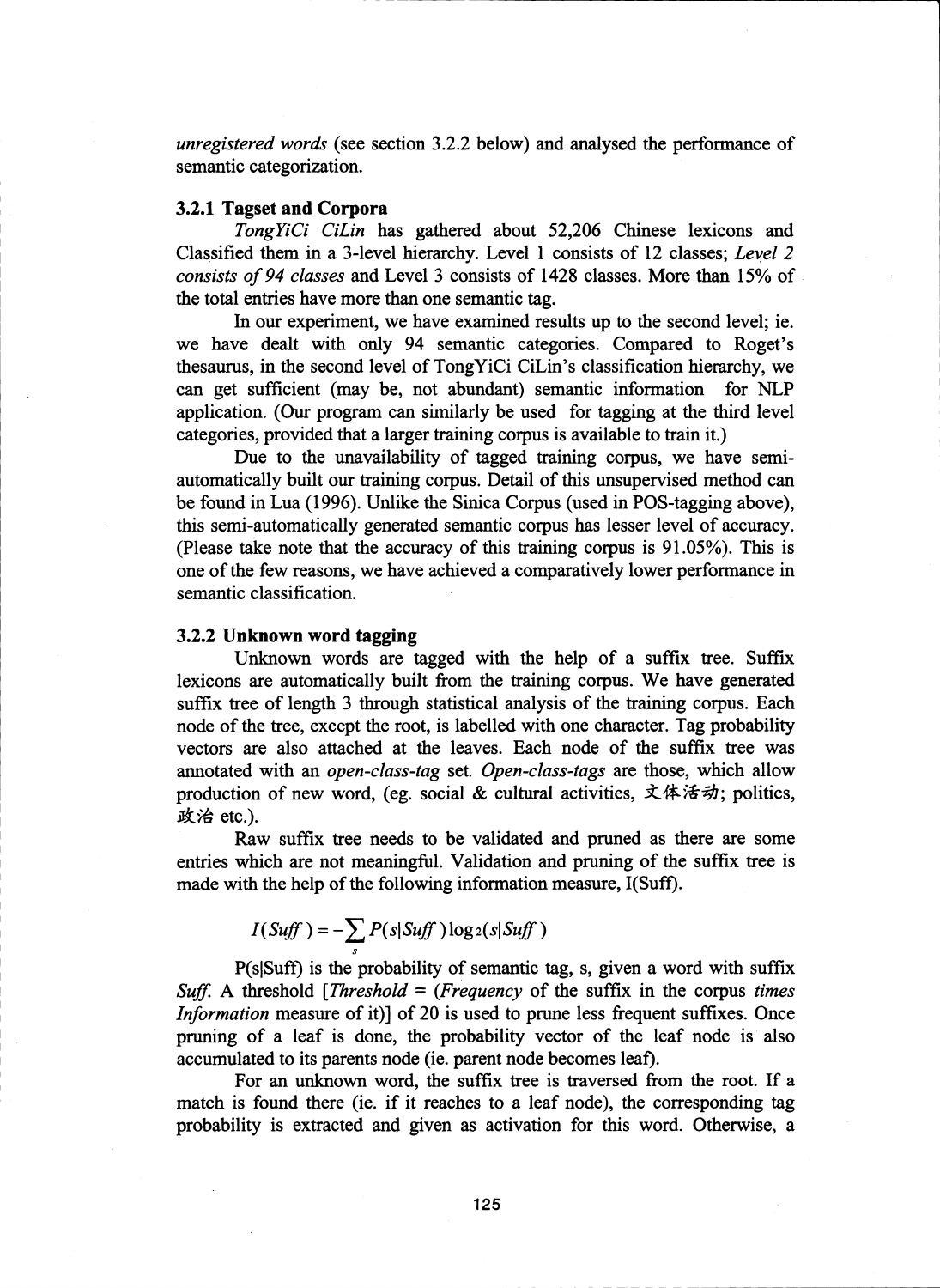default value is returned as activation. Being an idegraphic language, Chinese word tagging has benefitted from this approach. Words like 同学 *们*, 电脑 学会 etc has correctly tagged through this approach. Note,  $\hat{\theta}$  is a plural suffix for animate in Chinese.  $\sharp\hat{\mathcal{F}}$  (society) is another suffix used widely to name academic societies like Computer Science Society, Languistic Society etc. According to the thesaurus categorization all these words should be categorized in a group. Alphabetic languages are less likely to be benefitted from this kind of approach.

#### 3.2.3 Experimental result of Semantic tagging

We have used 2 layered (no hidden layer) and 3-layered (with a single hidden layer of 47 nodes) MLFF to train two different sets of parameters. For the two-layered version, we have used 3 preceding and 2 succeeding word as context which created a sum of 53,016 network parameters (ie. 94\*6\*94). With the 3 layered version we have considered 2 preceeding and 1 succeeding word(s). Total number of network parameters is 1,661,168. (For this 3-layered network, the training corpus size is inadequate enough to fail to optimize the huge number of network parameters and therefore, performed poorly)

We used a test corpus of 7,251 words not included in the training corpus and tagged with the two sets of network parameters. For the 2-layered and 3 layered model, we have achieved 88.18% (6394 entries are correctly

| Training Corpus Size $=$ 348,000 words                                                |                                                                      |  |
|---------------------------------------------------------------------------------------|----------------------------------------------------------------------|--|
| Test Corpus Size = $7,251$ words (Outside Test)                                       |                                                                      |  |
| Tagset = 94 Classes (second level hierarchy of TongYiCi CiLin)                        |                                                                      |  |
| % Accuracy: Two Layered MLFF<br>$(3 \text{ preceding } \& 2 \text{ succeeding word})$ | % Accuracy: Three Layered MLFF<br>(2 preceding & 1 succeeding words) |  |
| 88.18% (6394 words)                                                                   | 83.99% (6090 words)                                                  |  |
| Tagging Speed = 330 words/sec (SUN SPARC 20)                                          |                                                                      |  |
| Table 2. Computing to raing nomes                                                     |                                                                      |  |

Table 3: Semantic tagging result

categorized) and 83.99% (6090 entries) accuracy through manual checking.

Adding hidden layers of 47 nodes increased number of parameters significantly. As we could not provide a larger training corpus, the performance has degraded seriously. 2-layered model has parameters less than that of a trigram system. We have achieved a tagging speed of 330 words/sec on a Sparc20 workstation. We admit the drawback of longer training time. But as training need to be done only once it would be acceptable.

Recalculating the test result at the first level (12 categories) of TongYiCi CiLin's categorization, we have found that the accuracy for 2-layered model 90.10% (correct category for 6533 entries) and the accuracy for 3-layer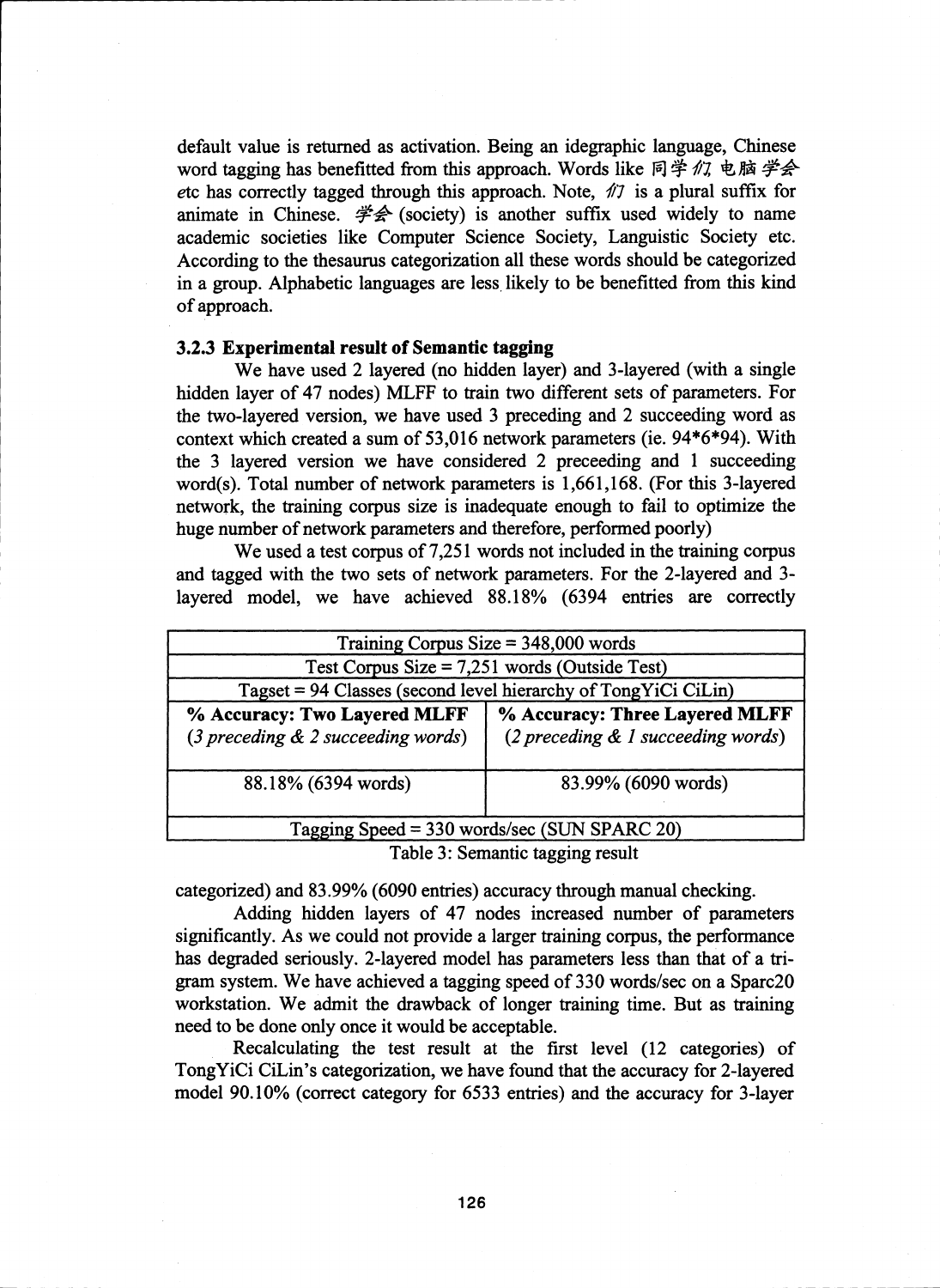model is 84.2% (correct for 6105 entries). This implies that the parameters of 2 layered networks are more optimized and stable than that of the 3-layer model.

Our training corpus is semi-automatically created with an accuracy level of 91.05%. Thus an accuracy of 87.3% is quite acceptable. The output is generated with extra information like the *activation value* and *category-ofjudgement tags* for each word. Category-of-judgement tags include the following three types of information: Registered words, ie. found in the dictionary, f; Not found in the corpus as a fullform but matches with suffix tree, s; Tagged randomly, r.

We have found that most of the erroneous tags either have very low output activation (less than 0.40) or tagged with the default activation or suffix anlysis. Some errors are also due to the systems ignorance of the proper part-ofspeech tag of the relevant word (ie. noun-verb or noun-adjective ambiguity). Including part-of-speech information in the input vector would increase the accuracy level. A rule-based or manual post-processing task would be easier as the output activation and category-of-judgement information can be used as indication of probable errors.

*Inside-Test* outperforms *Out-side Test.* Again 3-layered MLFF performs better than 2-layered one. It can be supported with the fact that memorization (rather than generalization) occured with the help of huge parameters of the 3 layered network.

### 4 Conclusion and Further Research

By observing the tagging result, we have found that most of the errors are due to the system's ignorance of the relevant part-of-speech knowledge (while tagging semantic category) and semantic knowledge (while tagging partof-speech). Another common reason in erroneous tagging is unregistered words. Although we could tackle the unknown word problem with the help of the probablistic algorithm (section 3.2.2), we could not handle unknown word problem while tagging part-of speech.

We have only fed the maximum likelihood probability and contexual information to the network. Part-of-speech tag probability posses significant information for semantic tag disambiguation and vice versa. Input vectors can be redesigned to accomodate these extra knowledge. Reconstructing the algorithm to accomodate extra features would give better results. Building a complete dictionary is also essential. A hybrid network architecture with concurrent part-of-speech and semantic tagging parts interconnected with a well-defined feedbacking algorithm can also be tried.

### Acknowledgements

We would like to thank the CKIP group of Academia Sinica to put their initiative to build Sinica 1.0 Corpus (the first large tagged Chinese corpus ever available to the researchers). We are particularly indebted to Helmut Schmid,